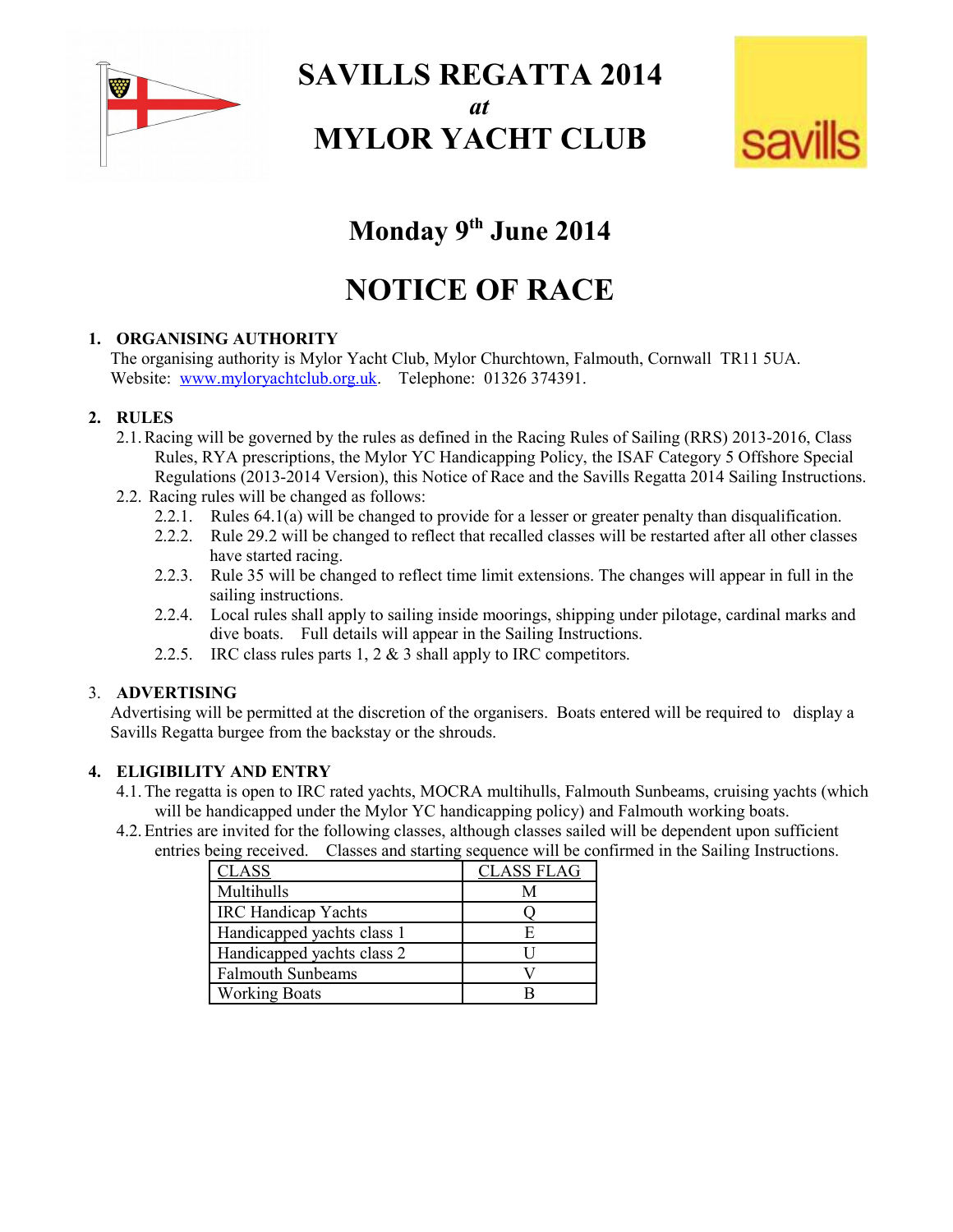4.3.Eligible boats may enter by completing the entry form attached to this Notice of Race and sending it, with the required fee, an IRC or MOCRA certificate (where applicable) and a declaration for crew under the age of 16 years (where applicable) to:

> Savills Regatta Entry Secretary Mylor Yacht Club Mylor Churchtown Falmouth Cornwall TR11 5UA

by 1700 hrs Friday 6 June 2014.

- 4.4.The safety of the boat and her entire management *including insurance* shall be the sole responsibility of the owner/competitor who must ensure that the boat is fully found, thoroughly seaworthy, and manned by a crew with experience who are physically fit to face bad weather. The owner/competitor must be satisfied as to the soundness of the hull, spars, rigging, sails and all gear. He or she must ensure all safety equipment is properly maintained, stowed and in date and that the crew know where it is kept and how it is used. Neither the establishment of these conditions nor any inspection of the boat shall in any way limit or reduce the absolute responsibility of the owner/competitor. Crew members are none the less advised to satisfy themselves as to the experience of the skipper and the adequacy of all safety equipment and insurance arrangements.
- 4.5.The organisers reserve the right to decline to accept any entry at its absolute discretion and without giving reasons.

## **5. FEES**

5.1.The entry fee is £25. All entry fees will be donated to charity, which will be announced in due course. Cheques should be made payable to Mylor Yacht Club.

## **6. SCHEDULE**

6.1.The warning signal will be at 1430 hrs Monday 9 June 2014.

## **7. SAILING INSTRUCTIONS**

7.1.The sailing instructions will be posted to skippers when their completed entries have been received, and will be available for collection from Mylor Yacht Club after 1000 hrs Monday 9 June 2014.

## **8. VENUE AND COURSES**

8.1.The course area will include the Carrick Roads south of Turnaware Bar and the northern part of Falmouth Bay, from Zone Point in the east to Rosemullion Head in the west. The courses to be sailed will be taken from the regatta course card; this will be forwarded to competitors with the sailing instructions.

## **9. SCORING**

9.1.The Low Point System of RRS Appendix A will apply.

#### **10. BERTHING**

10.1. Free pontoon berthing will be available at Mylor Yacht Harbour for competitors, for the duration of the prizegiving and reception after the regatta, by kind permission of Mylor Yacht Harbour Ltd [\(www.mylor.co.uk\)](http://www.mylor.co.uk/).

## **11. PRIZES**

11.1. The prizegiving will take place at Mylor Yacht Club at 18.30 hrs, 9 June 2014. Prizes will be based on handicap and will include top corporate entry, best dressed team and a line honours prize.

## **12. INSURANCE**

12.1. Each participating boat shall be insured with valid third-party liability insurance with a minimum cover of £2,000,000 at all times and shall continue to do so while racing under this Notice of Race.

## **13. NOTICES**

13.1. The official notice board will be at Mylor Yacht Club.